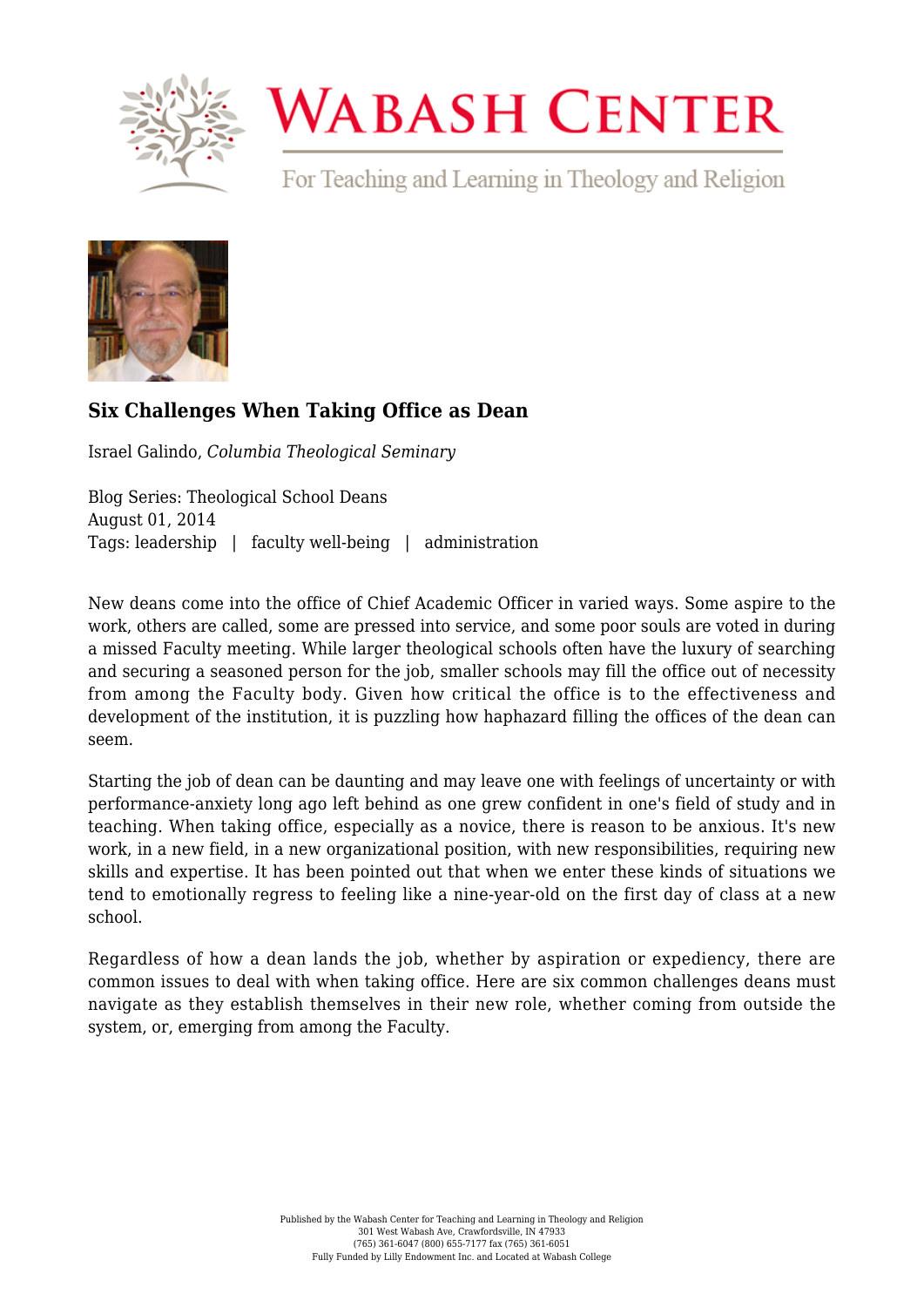

**1. Establishing and cultivating a different relationship with the President.** When you shift from faculty member to administration you occupy a different functional position in the system, and that requires a re-alignment in how you relate to persons in the system. For deans, the single most critical functional relationship is with the seminary President (or its equivalent in a college or university-related context). Depending on the President, the dean's new role may be that of confidant, lieutenant, guide and advisor (leading upward), second chair leader, or, scapegoat and third point of reactivity triangles. Entering deans will do well to invest in cultivating a healthy and transparent relationship with the President (e.g., the dean is not the President's secretary!). If there's a singular quality that helps foster a healthy and productive working relationship between President and dean, it is trust. If there is trust between the two key leaders in the organization, they can work through any issue and navigate just about any crisis. Lacking trust, however, not only will the relationship remain stuck, so will the school.

**2. Establishing and cultivating a different relationship with the Faculty and Associates.** If you come into the office of the dean from among faculty you'll have to reestablish a new relationship with former faculty colleagues. You are now someone anywhere from "first among equals" to one who has "gone to the dark side." As with all leadership positions, it can be helpful to accept that most people in the system will related to you more out of the role you play than with you personally. If you enter from outside the school you'll want to work on establishing your working relationship with the faculty early: expectations, accessibility, and goals (Hint: those should not include being "liked."). If there are associate deans in place you'll need to work on clarifying boundaries, interfaces, and expectations related to the work and to working together.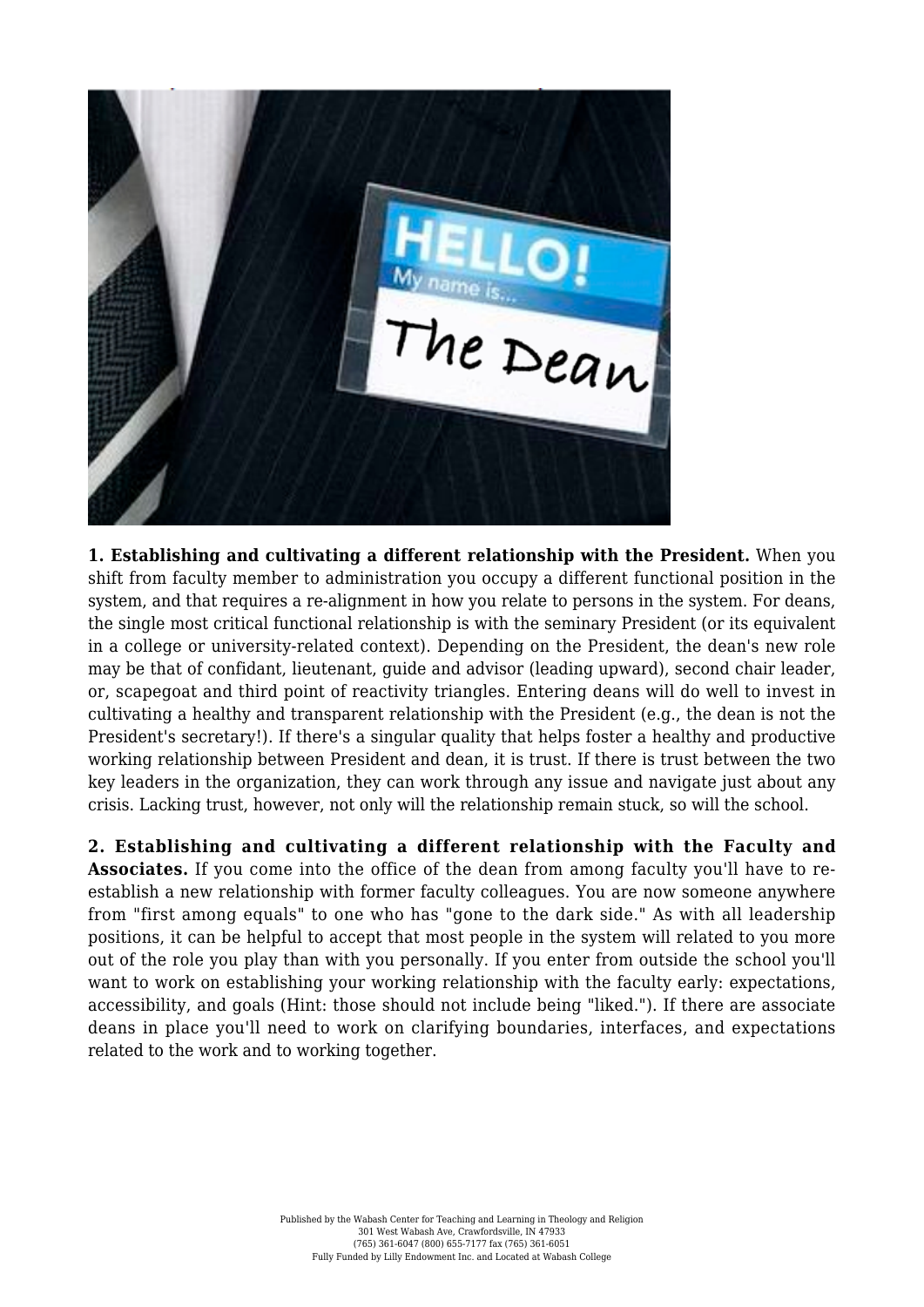**3. Acquiring new educational expertise.** If you enter the dean's office from a field other than education in general, or higher education in particular, you'll need to acquire a new range of educational expertise---quickly. There is now a whole new field about which you now need to be the resident expert: accreditation standards, processes, and requirements; curriculum assessment; curriculum development; assessment of effectiveness in teaching and learning; educational supervision; budgeting and institutional metrics; project planning, etc. There's just no way around it, the job of the dean is educational administration and institutional leadership. In conversations with deans I've heard scholars confess that nothing in their educational or professional experience prepared them to be educational leaders, while also hearing other deans confess that everything they needed to know about educational leadership they learned from training in the field of elementary education. Taking on the job of dean may mean putting your personal scholarly interests and field of study aside for a short tenure, to some extent. Simply put, taking on the deanship is taking on a new professional field.

**4. Acquiring new people skills.** The contextual relational skills of the dean are very different than those you've cultivated as scholar and classroom instructor. You'll be surprised, perhaps overwhelmed, at how much "pastoral care" you'll provide as dean---for students and for faculty. You'll need to learn to say "no" twice as often as you say "yes," and do so without alienating or unduly disappointing people. You'll need to learn how to set boundaries, and keep them, as well as when extend less grace for lapses, failures, and infractions than you may be comfortable with. If you have not developed a knack for political gamesmanship as a life skill, now is the time to do so; you'll need it to navigate the perpetually triangulated waters of the job as you work with players, constituents, and stakeholders: faculty, administration, staff, students, trustees, and the public.

The most important people skill for a dean to cultivate, however, is closely aligned to the function of academic leadership: getting a disparate group of people to align with an educational vision (often, one they may not fully support) and making it possible for them to work together toward realizing that vision. For deans, that means getting people to pull together on strategies and initiatives that translate and implement the vision (typically articulated by the President). That's no small feat. Recall the often-used phrase about faculty and herding cats.

**5. Restructuring and prioritizing life and work.** Those who take on the job of dean anticipate they are going to be busier than the usual academic life allows, but they are often take by surprise by how much they underestimate that reality. One of the biggest challenges when taking office is restructuring and prioritizing life and work for the demands of the deanship. This can include:

- Adjusting to longer work hours
- Spending more time spent in the office
- Attending more meetings, each resulting in more work
- Restructuring one's focus, from scholarship to academics; from teaching to administrivia
- Shifting loyalty to the institution over personal relationships